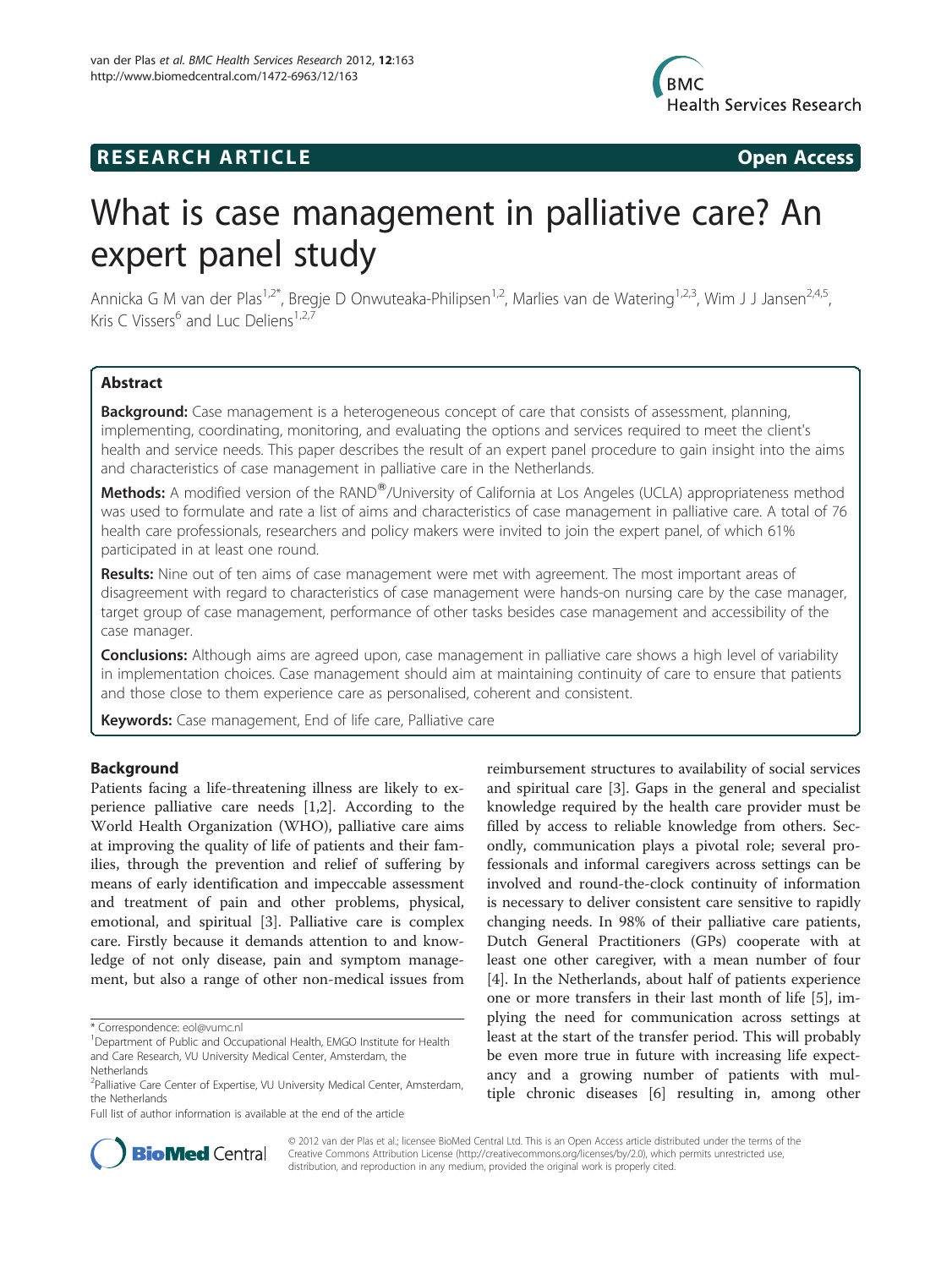things, more health care needs and more need for the coordination of care.

Case management has developed as a means of ensuring continuity of care for patients with complex care needs. It is a heterogeneous term for care that consists of assessment, planning, implementation, coordination, monitoring and evaluation of the options and services required to meet the client's health and service needs [[7\]](#page-6-0). It has been used for many years in psychiatry [\[8](#page-6-0)], among frail elderly people [[9\]](#page-6-0) and many other populations. There have been varying research results on its effectiveness. There are numerous models of and variations in ways of delivering case management [\[10](#page-6-0)]. Adding to the confusion is the multitude of names given to case management; care management, care coordination, disease management, and managed care being some of the most common in the nursing field. Most studies compare one application of case management with care as usual, there is little research comparing different models or applications of case management. It is difficult to compare studies due to differing methodologies and outcome measures, and unclear definitions and descriptions of case management [\[11](#page-6-0)-[13](#page-6-0)]. Therefore, we conclude that based on current research, for most medical conditions there is no way of identifying the best model for delivering case management.

The same can be said for case management in palliative care. No reviews on case management in palliative care were found and there is no definitive evidence of its effectiveness in palliative care. Some positive results are reported. In a randomised trial among patients with advanced chronic obstructive pulmonary disease (COPD), congestive heart failure (CHF) or cancer, case management resulted in increased patient satisfaction with care and the earlier development of advance directives [[14](#page-6-0)]. In patients with advanced illness (mostly cancer) receiving case management, compared with a matched historical control group, hospice use and number of hospice days increased [\[15\]](#page-6-0). There appear to be variations in the application of case management in palliative care. Differences can be seen in target populations (e.g. cancer only [\[16\]](#page-6-0) or a range of diagnoses [\[17](#page-6-0)]), whether principles of disease management should be integrated [[18](#page-6-0)] or focus should be solely on terminal care [[19\]](#page-6-0), whether case management should be delivered by a multidisciplinary team [[20\]](#page-6-0) or not [[15\]](#page-6-0) and a broad range of other variations. Again, these studies cannot be compared, therefore, no conclusions can be drawn as to which application of case management should be preferred.

The question of how case management should best be delivered in palliative care is unanswered. The purpose of this study was to formulate the aims of case management and describe essential characteristics of case

management in palliative care in the Netherlands, as perceived by experts. The expert panel procedure also gave insight into which topics there is consensus between experts and what are the main differences in opinion between them.

# Methods

#### **Design**

The RAND<sup>®</sup> / University of California at Los Angeles (UCLA) appropriateness method is developed to combine scientific evidence with the collective judgment of experts to yield a statement regarding the appropriateness of performing a procedure at the level of patientspecific symptoms, medical history and test results [[21](#page-6-0)]. The aim of this method is to reach consensus on which medical procedures are appropriate in certain medical conditions and circumstances. With a modified version of this method it is possible to investigate whether there is consensus or disagreement for a diverse range of topics. In three written rounds we consulted experts to formulate and rate aims and characteristics of case management in palliative care. Purpose of round 1 and 2 was to formulate a list of aims and characteristics, in the third round experts rated the aims and characteristics on importance for successful implementation of case management in palliative care.

# Expert panel

We invited 73 experts with experience in palliative care to participate in the expert panel: general practitioners, coordinators of palliative care networks, case managers working in palliative care, researchers and policy makers in palliative care. The perspective of district nurses was included in the expert panel through case managers and scientists in the field of nursing. Two experts declined but proposed four others to take their places and the colleague of another was added leading to the questionnaire being sent to 76 experts. Of those, 46 (61%) participated in at least one round. Twentyfour experts gave their reasons for not participating: lack of time  $(n = 13)$ , lack of knowledge about case management  $(n = 7)$ , prolonged illness  $(n = 4)$ . Four reactions in the first round and two in the second were not traceable because they were returned anonymously. This study is exempt from approval from an ethics committee.

## Selection of aims and characteristics

We drafted a first list of aims and characteristics of case management in palliative care based on information from existing initiatives, literature and previous research. We used four headings to partition our list of aims and characteristics: aims of case management in palliative care, characteristics of content of case management in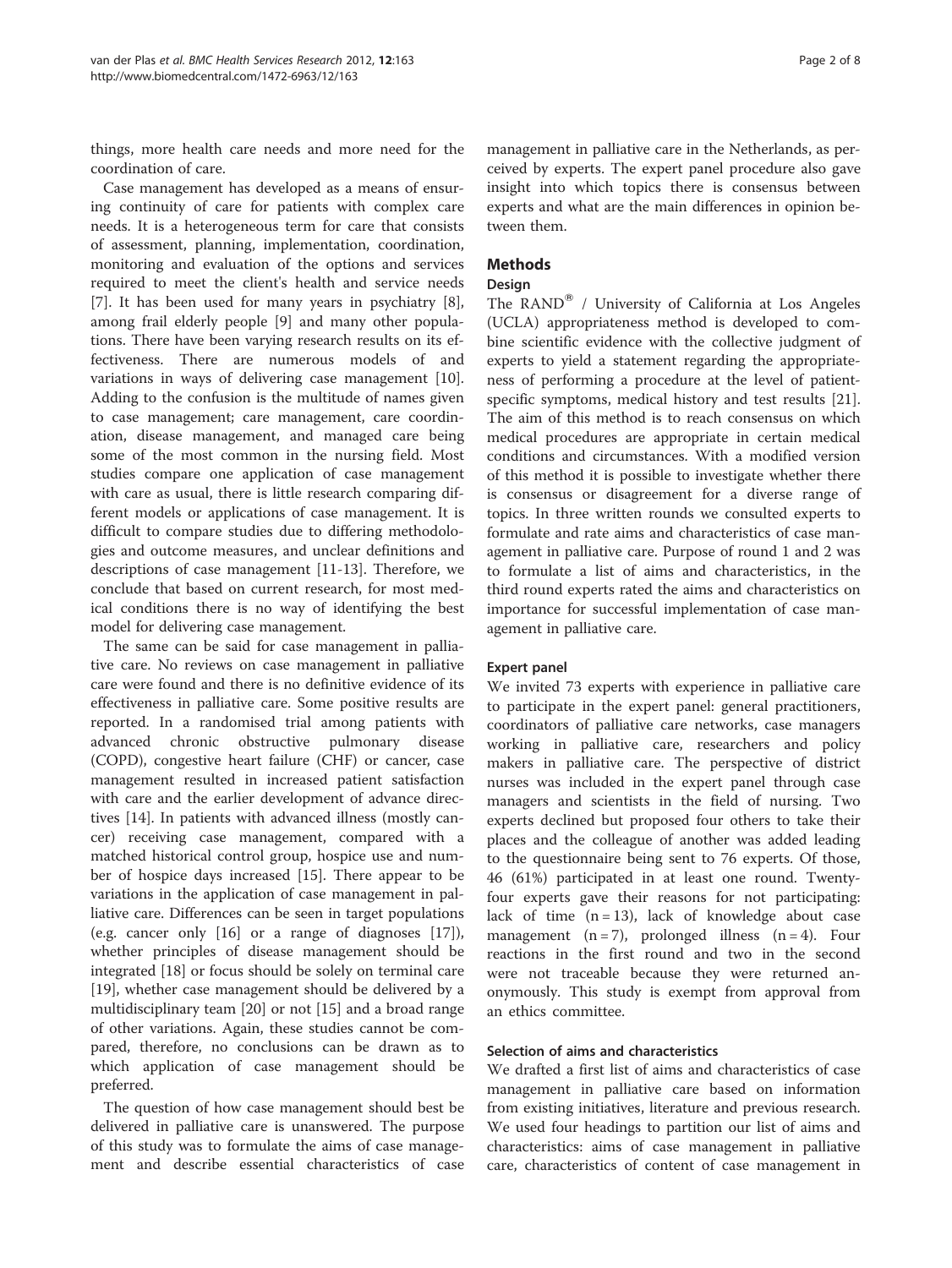| Table 1 Transformation of dimensions of continuity of care to aims of case management in palliative care sent to the |  |  |
|----------------------------------------------------------------------------------------------------------------------|--|--|
| expert panel for feedback in round 1                                                                                 |  |  |

|                | Aims of case management, sent to the expert panel at start of round 1                                                                                                              | Dimensions of continuity of care                                                                                                                                                                                                                                                                                                                                                                                                                   |
|----------------|------------------------------------------------------------------------------------------------------------------------------------------------------------------------------------|----------------------------------------------------------------------------------------------------------------------------------------------------------------------------------------------------------------------------------------------------------------------------------------------------------------------------------------------------------------------------------------------------------------------------------------------------|
| 1              | Delivery and/or coordination of care is aimed at quality of life and<br>death (not at curing the patient)                                                                          |                                                                                                                                                                                                                                                                                                                                                                                                                                                    |
| $\overline{2}$ | Care is longitudinal; it lasts for a minimum of two weeks and lasts as<br>long as necessary                                                                                        | Continuity of care has a temporal dimension, it is longitudinal<br>in nature; the patient's treatment parallels his or her progress<br>even though the individual health care provider, specific<br>treatment modalities, or specific site of care may change.<br>Episodes are consecutive and related                                                                                                                                             |
| 3              | Care is individual: it is tailored to the individual needs of the patient                                                                                                          | Continuity of care has an individual dimension, the care is<br>planned with and for the patient and family with consideration<br>for their specific needs                                                                                                                                                                                                                                                                                          |
| $\overline{4}$ | Care is flexible; it is adjusted to the pace of the patient. This means<br>for example that the frequency of contacts can vary over time                                           | Continuity of care is characterized by flexibility. A flexible service<br>system relieves the patient of pressures that may be placed on<br>him or her to exhibit 'progress' or to move 'forward' along<br>a continuum. The flow in services should correspond to changes<br>in the patient's circumstances and needs                                                                                                                              |
| 5              | The relationship with the patient is central in care; the patient<br>experiences care as familiar and close                                                                        | Continuity of care has a relationship dimension, either in<br>contacts with an individual provider or in an 'institutional<br>alliance' in which the patient develops closeness with more<br>than one service provider at a time. The patient is able to rely,<br>over time, on having associations with a person or persons<br>who are interested in him or her and who respond to him<br>or her on a personal level                              |
| 6              | Care is comprehensive; the patient can receive a diverse array of care<br>and support according to needs and wishes                                                                | Continuity of care as a cross-sectional dimension; it is<br>comprehensive in a sense that it consists of a variety of<br>services related to the many needs of the patient. It has a<br>distinctly interdisciplinary quality.                                                                                                                                                                                                                      |
| $\overline{7}$ | Care is characterised by communication; between the case manager<br>and the patient and between the case manager and other care<br>providers communication is clear and sufficient | Continuity of care has a dimension of communication, both<br>between the patient and service providers and among<br>the various service providers involved in the care. One aspect<br>of this is continuity in information                                                                                                                                                                                                                         |
| 8              | Care is accessible; the case manager can be reached and care is<br>low-threshold and financially accessible                                                                        | Continuity of care is characterized by accessibility, the patient<br>will be able to reach the service system when she/he needs<br>it and in a way in which she/he can handle, both<br>psychologically and financially. The patient does not<br>experience barriers to service delivery, whether they be of a<br>physical, psychological, or economic nature. Implicit in this<br>dimension is the patient's access to 24-hour crisis intervention |
| 9              | Care is delivered at home or where the patient is staying                                                                                                                          |                                                                                                                                                                                                                                                                                                                                                                                                                                                    |

palliative care, characteristics of structure of case management in palliative care and general conditions. The 16 characteristics in the fourth section, general conditions, related so commonly to care in general (e.g. 'the caseload is in ratio with the terms of employment of the case manager and the necessary time investment for individual patients') that they were omitted for the purposes of this paper.

For the aims of case management in palliative care, we made use of the conceptual framework of continuity of care by Bachrach [[22](#page-6-0)]. She identified seven dimensions in continuity of complex care. The dimensions put together describe an ideal model for care in situations where several health care providers, settings and/or needs are involved. Case management does not necessarily incorporate all elements in itself, but its task is to make sure the patient receives continuity of care. Bachrach listed these dimensions specifically for people with long-term mental disorders, and we hypothesised that they would be useful as a starting point in identifying the aims of case management in palliative care. We reformulated the characteristics to reflect palliative terminology and discourse. Additional to the seven characteristics derived from Bachrach, we added two more, one specifically on palliative care (care or coordination of care is aimed at quality of life and death) and the other because the literature suggests that continuity of care across settings is problematic in palliative care [[23,24](#page-6-0)] and we hypothesised that case management should pay special attention to that aspect. In Table 1 the dimensions of Bachrach and the aims of case management are reported.

#### Procedure

In three written rounds the experts were asked to formulate and rate aims and characteristics of case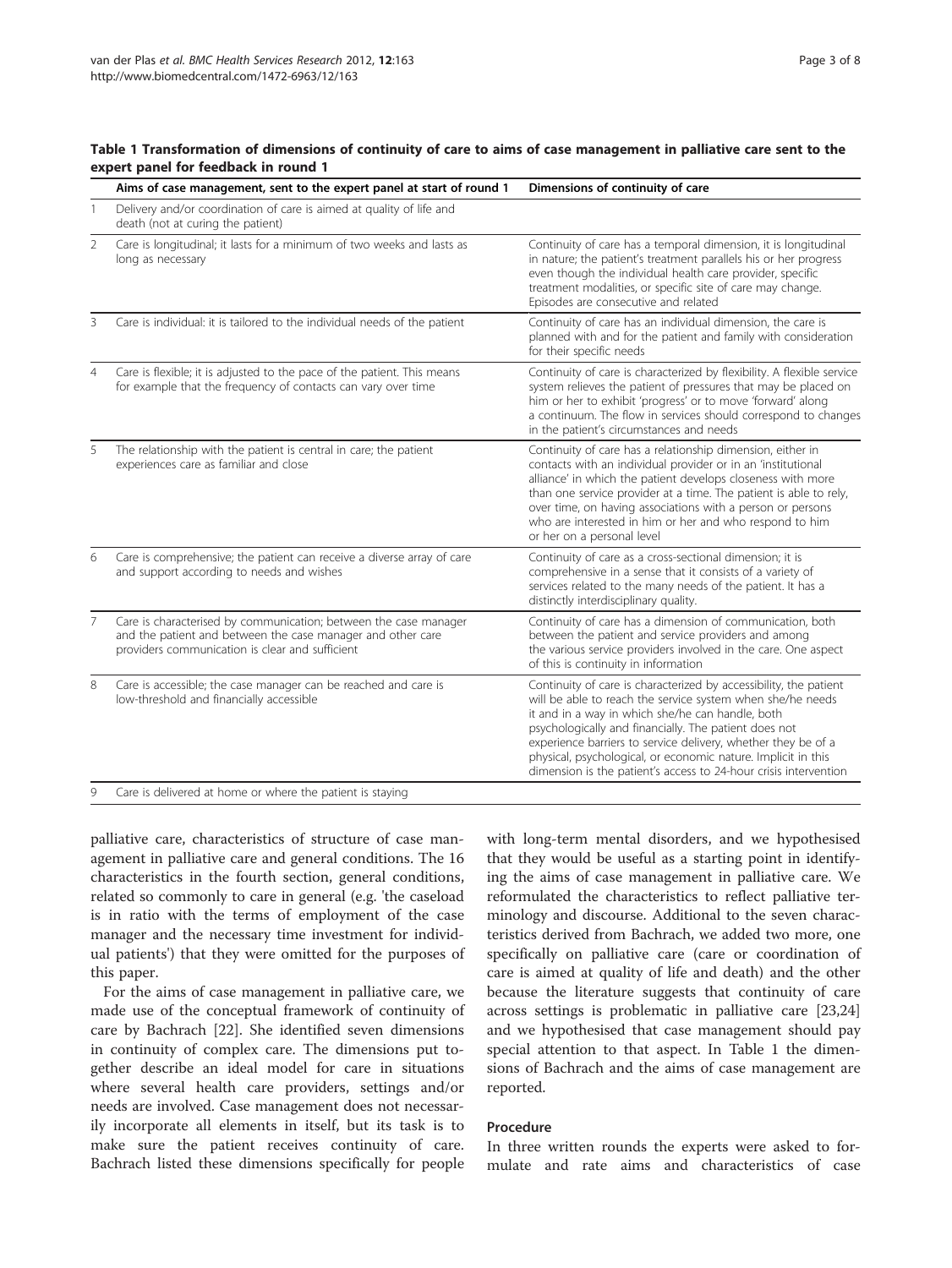management in palliative care. In the first round we presented the first draft of the list of aims and characteristics and the expert was asked to add and remove some, give textual feedback and feedback on the aims and characteristics included. For readability characteristics were clustered around themes within the sections; aims of case management in palliative care, characteristics of content of case management, characteristics of structure of case management, and general conditions. In the second round we sent a new draft based on the respondents' feedback, with the same question. No reaction was required if the participant agreed with the content and formulation. In order to be rated independently in the third round, the clusters were then divided into separate characteristics (see Table 2 for an example). Thus, a list of 41 clustered aims and characteristics was divided into 104 separate aims and characteristics. In the third round the expert panel rated all aims and characteristics on a nine-point scale, a score of one indicating that the aim or characteristic was 'not important for successful implementation' and of nine that it was 'very important for successful implementation' of case management in palliative care.

# Data analysis

We calculated the mean, standard deviation, median and median absolute deviation (M.A.D.) for all aims and characteristics. Agreement was calculated according to the procedure described by the RAND Corporation specifically designed for expert panels with more than nine participants [\[21\]](#page-6-0). Thus, according to the RAND criteria, for an aim or characteristic to be considered important for successful implementation of case management two requirements for agreement had to be met:

- 1) the expert panel agreed with the aim or characteristic, meaning that an aim or characteristic was scored 7 to 9 by 80% of participants,
- 2) the expert panel agreed with each other, meaning that the Interpercentile Range Adjusted for Symmetry (IPRAS) is larger than the Interpercentile Range (IPR). We used .30 and .70 percentile scores to calculate the lower and upper limit of the IPR.

All other results are categorised as 'disagreement'. We used the M.A.D. as an estimator of dispersion to assess the level of disagreement within the expert panel. This measure is less susceptible to outliers than the standard deviation. To distinguish between a high and a moderate level of disagreement we used a cut off score of M.A.D.  $= 2.0.$ 

# Results

# Round 1 and 2

In the first round we received 35 reactions on the aims and characteristics. In Table [3](#page-4-0) the response is shown differentiated by the discipline of the participants. Main topics addressed by the experts on the first draft were: inclusion of informal caregivers (family, partner) in case management, communication and role delineation between the case manager and other health care professionals and the necessity of tailoring care to individual needs and wishes. Also, wording of the aims and characteristics was altered accordingly to feedback from the expert panel. This resulted in an adapted draft sent around for round two. In the second round we received 12 reactions on the adapted draft. The feedback on this draft mainly concerned suggestions for improvements in detail. The complete list of aims and characteristics for case management in palliative care formulated after round two is reported in Additional file [1](#page-6-0).

Table 2 Example of a clustered characteristic in round 2 and division into separate characteristics for round 3

| Clustered characteristic in round 2                                                                                                                             | Divided into separate characteristics in round 3                                                                                                                                                           |  |  |
|-----------------------------------------------------------------------------------------------------------------------------------------------------------------|------------------------------------------------------------------------------------------------------------------------------------------------------------------------------------------------------------|--|--|
| 2.5. Within a week of referral to case management, the case<br>manager contacts the general practitioner and district nurse<br>and other relevant professionals |                                                                                                                                                                                                            |  |  |
| yes, to reach an understanding on cooperation                                                                                                                   | 2.5.a Within a week of referral to case management, the case manager contacts the<br>general practitioner and district nurse and other relevant professionals to reach an<br>understanding on cooperation. |  |  |
| yes, to match provision of care                                                                                                                                 | 2.5.b Within a week of referral to case management, the case manager contacts the<br>general practitioner and district nurse and other relevant professionals to match<br>provision of care.               |  |  |
| yes, to gain relevant information                                                                                                                               | 2.5.c Within a week of referral to case management, the case manager contacts the<br>general practitioner and district nurse and other relevant professionals to gain relevant<br>information.             |  |  |
| other:                                                                                                                                                          | 2.5.d Within a week of referral to case management, the case manager contacts the<br>general practitioner and district nurse and other relevant professionals for other than<br>aforementioned reasons.    |  |  |
| n <sub>O</sub>                                                                                                                                                  |                                                                                                                                                                                                            |  |  |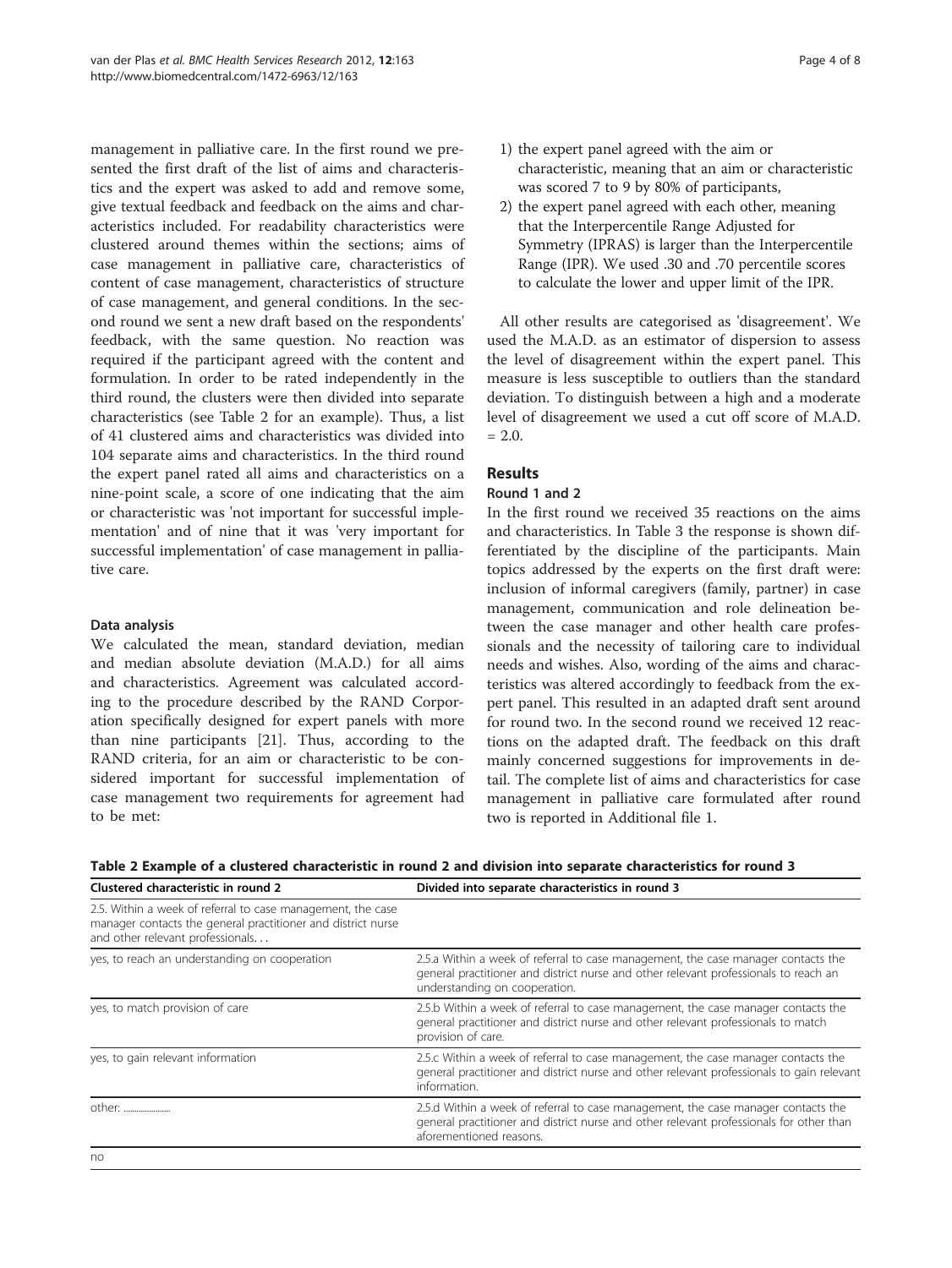<span id="page-4-0"></span>Table 3 Background characteristics of respondents per round

|                                               | Round 1 | Round 2 Round 3 |    | one or more<br>responses |
|-----------------------------------------------|---------|-----------------|----|--------------------------|
| Palliative care                               |         |                 |    |                          |
| - case management                             | 8       | 3               | 6  | 9                        |
| - coordinator of<br>palliative care network   | 6       | 3               | 10 | 10                       |
| General Practitioners<br>and other physicians | 5       | 0               | 8  | 9                        |
| Other                                         |         |                 |    |                          |
| - research                                    | 9       | $\overline{4}$  | 9  | 11                       |
| - policy makers                               | 3       | Ω               | 1  | 3                        |
| Anonymous reply <sup>1</sup>                  | 4       | 2               | Λ  | 4                        |
| Total <sup>2</sup>                            | 35      | 12              | 34 | 46                       |

<sup>1</sup> Some responses could not be traced, we are not certain whether the two unknown respondents from round two did or did not respond in round one. The total number may be between 4 and 6.

<sup>2</sup> Some responses could not be traced, we are not certain whether the two unknown respondents from round two are unique, so the number of persons with one or more responses is between 46 and 48.

#### Round 3

In the third round we received 34 reactions from the expert panel. Table 4 shows that agreement was reached on 35 aims and characteristics. Overall, about a third of the aims and characteristics met with agreement (34%), almost half with a moderate level of disagreement (49%), and less than a fifth (17%) with a high level of disagreement. Both aims and characteristics which are met with agreement and with a high level of disagreement are marked in the Additional file [1](#page-6-0). There were no notable differences between experts from different backgrounds on rating the aims and characteristics (see the Additional file [1](#page-6-0) for mean and median scores).

#### Aims of case management in palliative care

In section one on aims almost all aims were met with agreement (90%) and none with a high level of disagreement. The one aim with a moderate level of disagreement (Additional file [1](#page-6-0), aim 1.2) used the term 'care on demand' ('vraaggestuurd'), which is used by Dutch policy makers to indicate that the patient is central to care as opposed to 'care as supplied' ('aanbod gestuurd') which prioritises the habits, rules and regulations of the institution delivering it. This characteristic was added at the request of some of the experts because they felt that aim 1.4 on individual care did not adequately cover the aspect of care on demand. However, we received questions on this term (e.g. 'does this mean that care should not be proactive?') that made clear that the denotation of the term is not well known among the expert panel. At the same time we received feedback indicating that the expert panel agrees that the patient should be at the centre of care and that it should be tailored to the individual needs of the patient and aim 1.4 was met with a high level of agreement.

#### Content of case management in palliative care

In section two on content of case management most characteristics were met with a moderate level of disagreement (44%), while another 40% were met with agreement and a small proportion with a high level of disagreement (17%). Within this section the highest level of disagreement (M.A.D. = 2.33) was on nursing care tasks (characteristic 2.1.a). This stems from the opinion of some experts that the number of health care providers surrounding the patient should be kept as low as possible. The district nurse can perform case management next to other duties. Others believe that district nurses, due to their busy schedules, do not have time to offer patients adequate comfort, reassurance and information and this will take second place to their nursing tasks. Comfort, reassurance and information may also be needed by patients who are not yet using care from a district nurse.

#### Structure of case management in palliative care

In section three on structure of case management most characteristics were met with a moderate level of disagreement (63%), while 22% encountered a high level of disagreement and only 15% were met with agreement. Within this section there were three characteristics with a joint highest level of disagreement (M.A.D. = 2.24): whether the case manager should combine case management with other tasks (e.g. consultation) (characteristic 3.5.b), whether she or he should be accessible 24 hours a day, seven days a week (characteristic 3.8.a), and if the

Table 4 Scoring of the aims and characteristics by the expert panel

| <b>Section</b> | Number of clustered<br>characteristics | Number of separate<br>characteristics | <b>Characteristics of</b><br>agreement (%) | <b>Characteristics of moderate</b><br>disagreement | <b>Characteristics of</b><br>high disagreement |
|----------------|----------------------------------------|---------------------------------------|--------------------------------------------|----------------------------------------------------|------------------------------------------------|
|                |                                        |                                       |                                            | M.A.D. < 2                                         | M.A.D. > 2                                     |
| Aims           | 10                                     | 10                                    | $9(90\%)$                                  | 1 (10%)                                            |                                                |
| Content        | 20                                     | 48                                    | 19 (40%)                                   | 21 (44%)                                           | 8 (17%)                                        |
| Structure      |                                        | 46                                    | 7(15%)                                     | 29 (63%)                                           | 10 (22%)                                       |
| Total          | 41                                     | 104                                   | 35 (34%)                                   | 51 (49%)                                           | 18 (17%)                                       |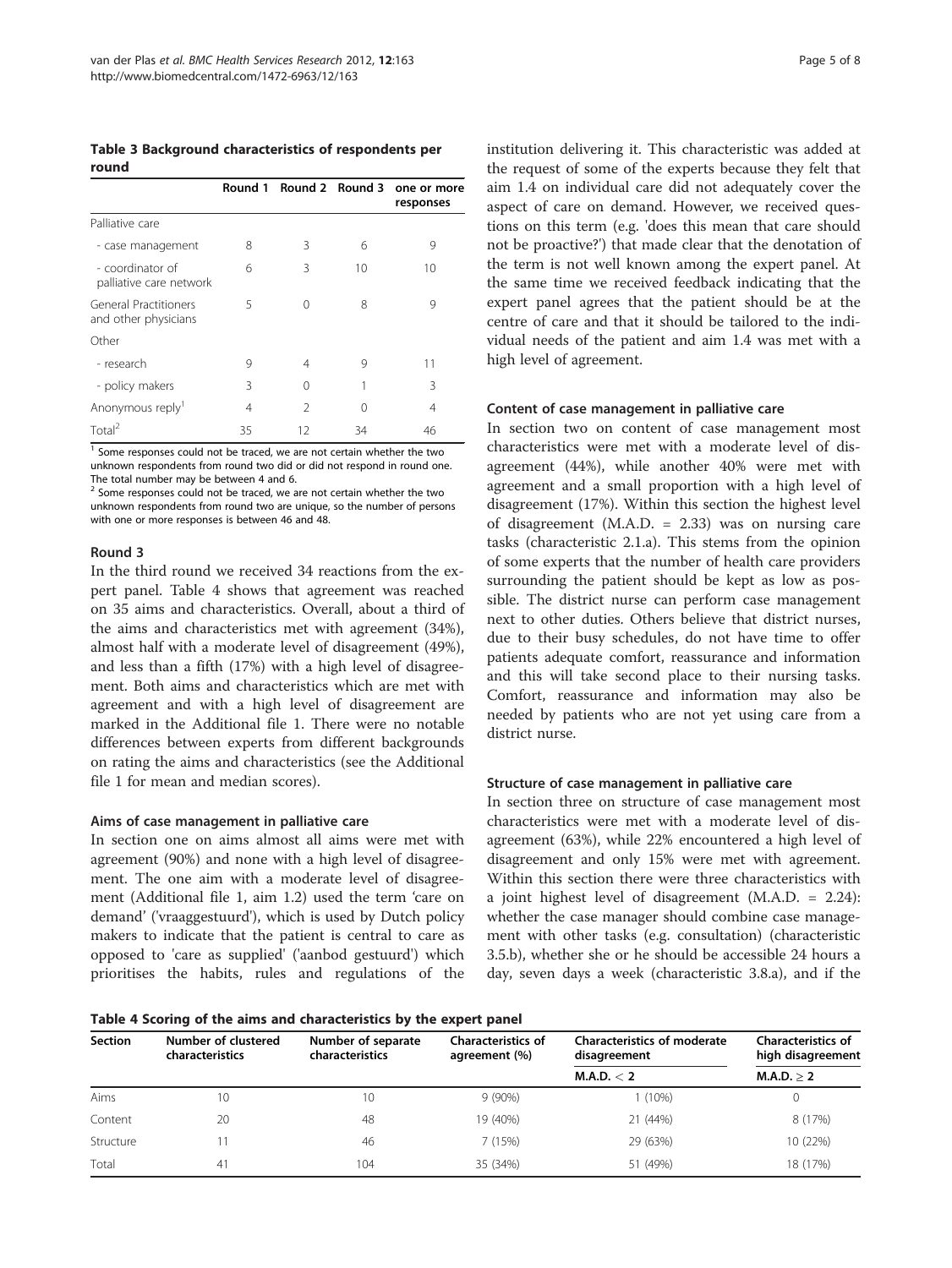target group she or he works for includes all patients with a life-threatening disease (characteristic 3.7.c).

# **Discussion**

This study shows that agreement was high on the aims of case management. However, how case management should be implemented, and exactly which elements of care it should include, is more open for debate. Disagreement was highest on topics regarding whether the case manager should perform hands-on nursing care themselves or not, on the target group, on accessibility of the case manager and on performance of other tasks besides case management.

### Strengths and limitations

This is the first study using a structured procedure to report on the importance of the aims and characteristics of case management in palliative care. The expert panel reflects the opinions of case managers, coordinators of palliative care networks, general practitioners and other physicians, researchers and policy makers. There were no marked differences between experts from different backgrounds on rating the aims and characteristics. However, these opinions not necessarily reflect practice and we lack information on how often and how case management is implemented in the Netherlands. Also, our results may only be representative for mixed publicprivate health care systems with a strong primary care gatekeeper that resemble the Dutch system. The characteristics of case management may be different in other health care systems.

#### Aims of case management in palliative care

The aims that met agreement are in accordance with the general principles of palliative care and also reflect the patient advocacy model of case management [\[25\]](#page-6-0). This model offers comprehensive coordination of services aimed at quality of care and is distinguished from the interrogative model, which is more focused on clinical decision-making and emphasises cost-effectiveness. The aims also underline the importance of the seven dimensions of continuity of care formulated by Bachrach for psychiatric care [\[22](#page-6-0)]. This conceptual framework appears to be valid for complex continuous care in general, whether it is psychiatric care or palliative care.

#### Content of case management in palliative care

Translation from aims to content of care is apparently relatively straightforward, with 40% agreement and only 17% strong disagreement on what care should be included. Offering information and support, identifying needs and adjusting care to match the patient's needs are the main tasks of the case manager. This can also be seen in descriptions of case management in palliative

care [[20,26](#page-6-0)], for cancer patients [[27](#page-6-0)] and in a Delphi study on case management for patients with dementia [[28\]](#page-7-0). Delivery of hands-on patient care is the most important area of disagreement within the expert panel. As mentioned in the results section, this stems from task alignment between the district nurse and case manager and whether these should be two different people or not. Besides, this also touches on the discussion whether palliative care should be part of primary (generalist) care, delivered by specialised palliative care providers, or in a cooperation between the two [[29](#page-7-0)]. Case management could be delivered in a multidisciplinary team taking over all care, or case management can be guiding and assisting the primary health care providers (GP and district nurse) in their care for the patient. Another notable topic of disagreement is whether case management should stop before bereavement support is provided. The panel agrees that bereavement support is part of palliative care, reflected in agreement with characteristic 2.18. c. and aim 3. Whether there can be other endpoints for case management may be related to the target group, which is also a point of disagreement for the expert panel (reflected by characteristics 3.7 a, b and c). In a mixed-method study on case management for cancer patients, there are two distinct case management trajectories for patients receiving curative care and those receiving palliative care [\[27\]](#page-6-0). For curative patients case management can be short-term and stops when information needs are met. The discussion on bereavement support may also be a reflection of the Dutch reimbursement system, where it is not financed by public means and therefore any time the case manager spends on delivering it is not compensated.

### Structure of case management in palliative care

Translation from aims to structure of case management is apparently less straightforward, with only 17% agreement and 22% strong disagreement. Characteristics such as the target group and the accessibility of the case manager may reflect the scope and depth of the case manager's task: when can she or he work with the patient themselves and at what point does she or he refer to another professional? In the aforementioned Delphi study on case management for patients with dementia, no agreement could be reached on similar topics [[28\]](#page-7-0). Apparently, in correspondence with applications of case management in cancer [\[11](#page-6-0)], CHF [\[12](#page-6-0)] and dementia [[13,](#page-6-0)[28\]](#page-7-0), also in palliative care there is no unique best way to deliver case management according to experts.

#### Conclusions

Case management in palliative care should aim at maintaining continuity of care to ensure that patients and those close to them experience palliative care as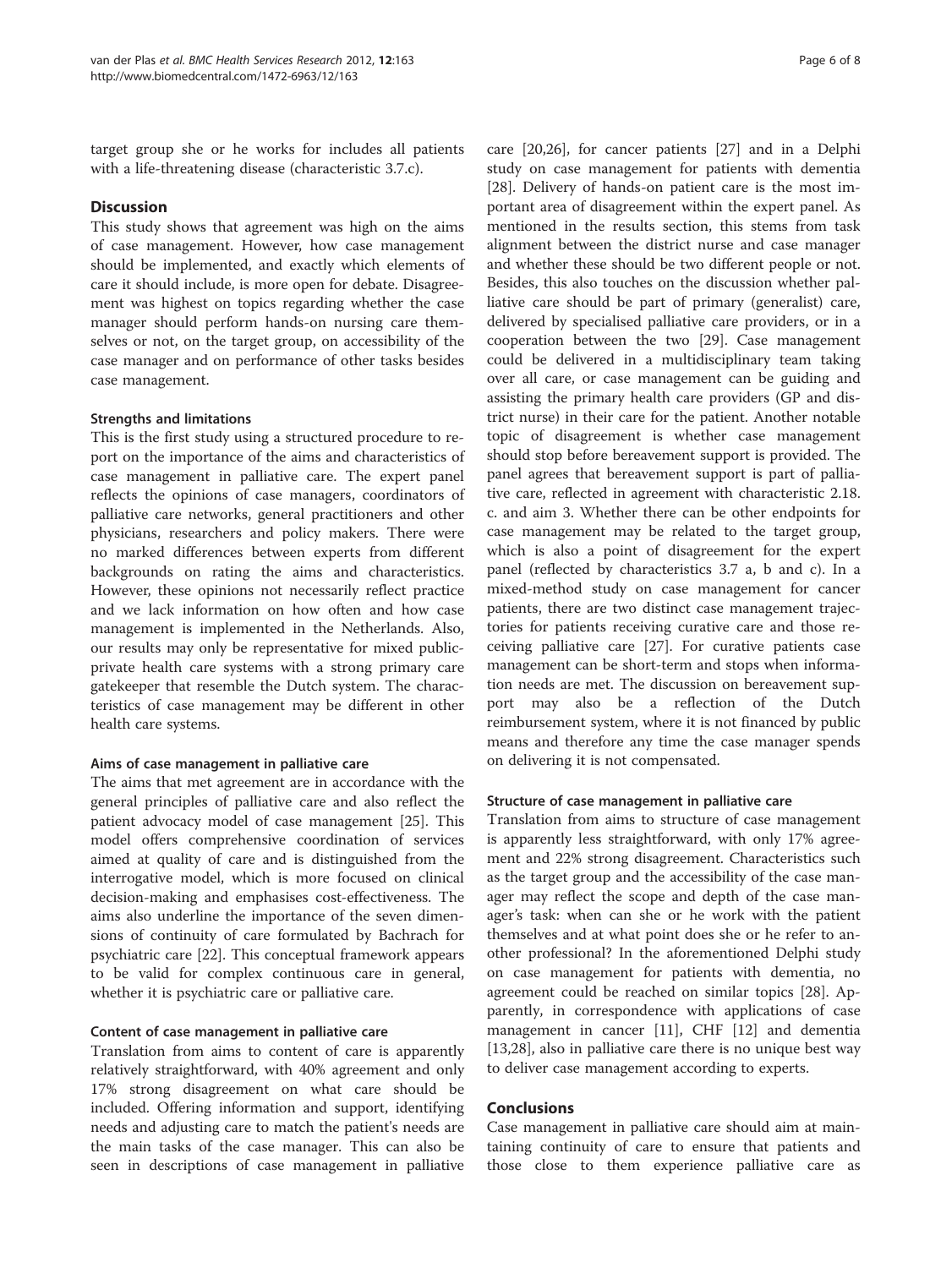<span id="page-6-0"></span>personalised, coherent and consistent. There is a high level of agreement about the underlying dimensions of continuity of care [22]. The most important issues in implementation preferences are defining the target group of case management, the performance of other tasks besides case management, accessibility of the case manager and delivery of hands-on nursing care by the case manager. Research into the feasibility of different options and their effects on implementation could help health care planners make informed decisions on the best way to deliver case management.

# Additional file

[Additional file 1:](http://www.biomedcentral.com/content/supplementary/1472-6963-12-163-S1.pdf) Aims and characteristics of case management in palliative care. This file contains a full list of all aims and characteristics of case management in palliative care, as formulated and rated by the expert panel.

#### Competing interests

The authors declare that they have no competing of interest.

#### Acknowledgements

The authors wish to thank ZONMw (grant number 80-82100-98-066) for their financial support. The funders had no role in data collection and analysis, selection of respondents, decision to publish, or preparation of the manuscript.

#### Author details

<sup>1</sup>Department of Public and Occupational Health, EMGO Institute for Health and Care Research, VU University Medical Center, Amsterdam, the Netherlands. <sup>2</sup>Palliative Care Center of Expertise, VU University Medical Center, Amsterdam, the Netherlands. <sup>3</sup>Kennemer Gasthuis, Haarlem, the Netherlands. <sup>4</sup>Department of Anaesthesiology, VU University Medical Center, Amsterdam, the Netherlands. <sup>5</sup>Agora, National Support Center for Palliative Terminal Care, Bunnik, the Netherlands. <sup>6</sup>Department of Anaesthesiology, Pain, and Palliative Medicine, Radboud University Nijmegen Medical Center, Nijmegen, the Netherlands. <sup>7</sup> End-of-Life Care Research Group, Ghent University and Vrije Universiteit Brussel, Brussels, Belgium.

#### Authors' contributions

AvdP participated in the design of the study, carried out the measurements, analysed and interpreted the data, and drafted the manuscript. BO-P conceived of the study, participated in its design and coordination and made substantial contributions to the data interpretation and writing of the paper. MvdW, WJ, KV and LD participated in design of the study, interpretation of the data and critical revision of the manuscript for important intellectual content. All authors read and approved the final manuscript.

#### Received: 22 December 2011 Accepted: 18 June 2012 Published: 18 June 2012

#### References

- Jaul E, Rosin A: Planning care for non-oncologic terminal illness in advanced age. IMAJ 2005, 7:5–8.
- 2. McIlfatrick S: Assessing palliative care needs: views of patients, informal carers and healthcare professionals. JAN 2007, 57:77–86.
- Sepulveda C, Marlin A, Yoshida T, Ullrich A: Palliative care: the World Health Organization's global perspective. J Pain Symptom Manag 2002, 24:91–96.
- 4. Borgsteede SD, Deliens L, van der Wal G, Francke AL, Stalman WA, van Eijk JT: Interdisciplinary cooperation of GPs in palliative care at home: a nationwide survey in The Netherlands. Scand J Prim Health Care 2007, 25:226–231.
- 5. Abarshi E, Echteld M, Van den Block L, Donker G, Deliens L, Onwuteaka-Philipsen B: Transitions between care settings at the end of life in the Netherlands: results from a nationwide study. Palliat Med 2010, 24:166–174.
- 6. Van den Akker M, Buntinx F, Metsemakers JF, Roos S, Knottnerus JA: Multimorbidity in general practice: prevalence, incidence, and determinants of co-occurring chronic and recurrent diseases. J Clin Epidemiol 1998, 51:367–375.
- 7. Commission for Case Manager Certification: Definition of Case management. Accessed 14-6-2010. [http://www.cmsa.org/Home/CMSA/](http://www.cmsa.org/Home/CMSA/WhatisaCaseManager/tabid/224/Default.aspx) [WhatisaCaseManager/tabid/224/Default.aspx.](http://www.cmsa.org/Home/CMSA/WhatisaCaseManager/tabid/224/Default.aspx)
- 8. Dixon L, Goldberg R, Iannone V, Lucksted A, Brown C, Kreyenbuhl J, et al: Use of a critical time intervention to promote continuity of care after psychiatric inpatient hospitalization. Psychiatr Serv 2009, 60:451–458.
- 9. Bernabei R, Landi F, Gambassi G, Sgadari A, Zuccala G, Mor V, et al: Randomised trial of impact of model of integrated care and case management for older people living in the community. BMJ 1998, 316:1348–1351.
- 10. Huber DL: The diversity of case management models. Lippincotts Case Manag 2002, 7:212-220
- 11. Wulff CN, Thygesen M, Sondergaard J, Vedsted P: Case management used to optimize cancer care pathways: a systematic review. BMC Health Serv Res 2008, 8:227–234.
- 12. Whellan DJ, Hasselblad V, Peterson E, O'Connor CM, Schulman KA: Metaanalysis and review of heart failure disease management randomized controlled clinical trials. Am Heart J 2005, 149:722-729.
- 13. Pimouguet C, Lavaud T, Dartigues JF, Helmer C: Dementia case management effectiveness on health care costs and resource utilization: a systematic review of randomized controlled trials. J Nutr Health Aging 2010, 8:669–676.
- 14. Engelhardt JB, Clive-Reed KP, Toseland RW, Smith TL, Larson DG, Tobin DR: Effects of a program for coordinated care of advanced illness on patients, surrogates, and healthcare costs: a randomized trial. Am J Manag Care 2006, 12:93–100.
- 15. Spettell CM, Rawlins WS, Krakauer R, Fernandes J, Breton ME, Gowdy W, et al: A comprehensive case management program to improve palliative care. J Palliat Med 2009, 12:827–832.
- 16. Seow H, Piet L, Kenworthy CM, Jones S, Fagan PJ, Dy SM: Evaluating a palliative care case management program for cancer patients: the Omega Life Program. J Palliat Med 2008, 11:1314–1318.
- 17. Head BA, Lajoie S, Augustine-Smith L, Cantrell M, Hofmann D, Keeney C, et al: Palliative care case management: increasing access to community-based palliative care for medicaid recipients. Prof Case Manag 2010, 15:206–217.
- 18. Aiken LS, Butner J, Lockhart CA, Volk-Craft BE, Hamilton G, Williams FG: Outcome evaluation of a randomized trial of the PhoenixCare intervention: program of case management and coordinated care for the seriously chronically ill. J Palliat Med 2006, 9:111-126.
- 19. Back AL, Li YF, Sales AE: Impact of palliative care case management on resource use by patients dying of cancer at a Veterans Affairs medical center. J Palliat Med 2005, 8:26-35.
- 20. Holley APH, Gorawara-Bhat R, Dale W, Hemmerich J, Cox-Hayley D: Palliative access through care at home: experiences with an urban, geriatric home palliative care program. J Am Geriatr Soc 2009, 57:1925-1931.
- 21. Fitch K, Bernstein SJ, Aguilar MS, Burnand B, LaCalle JR, Lazaro P, et al: The RAND/UCLA Appropriateness Method User's Manual. 2001.
- 22. Bachrach LL: Continuity of care for chronic mental patients: a conceptual analysis. Am J Psychiatry 1981, 138:1449–1456.
- 23. Hauser JM: Lost in transition: the ethics of the palliative care handoff. J Pain Symptom Manag 2009, 37:930-933.
- 24. Meier DE, Beresford L: Palliative care's challenge: facilitating transitions of care. J Palliat Med 2008, 11:416–421.
- 25. Long MJ, Marshall BS: What price an additional day of life? A costeffectiveness study of case management. Am J Manag Care 2000, 6:881–886.
- 26. Head BA, Cantrell M, Pfeifer M: Mark's journey: a study in medicaid palliative care case management. Prof Case Manag 2009, 14:39–45.
- 27. Howell D, Sussman J, Wiernikowski J, Pyette N, Bainbridge D, O'Brien M, et al: A mixed-method evaluation of nurse-led community-based supportive cancer care. Support Care Cancer 2008, 16:1343-1352.